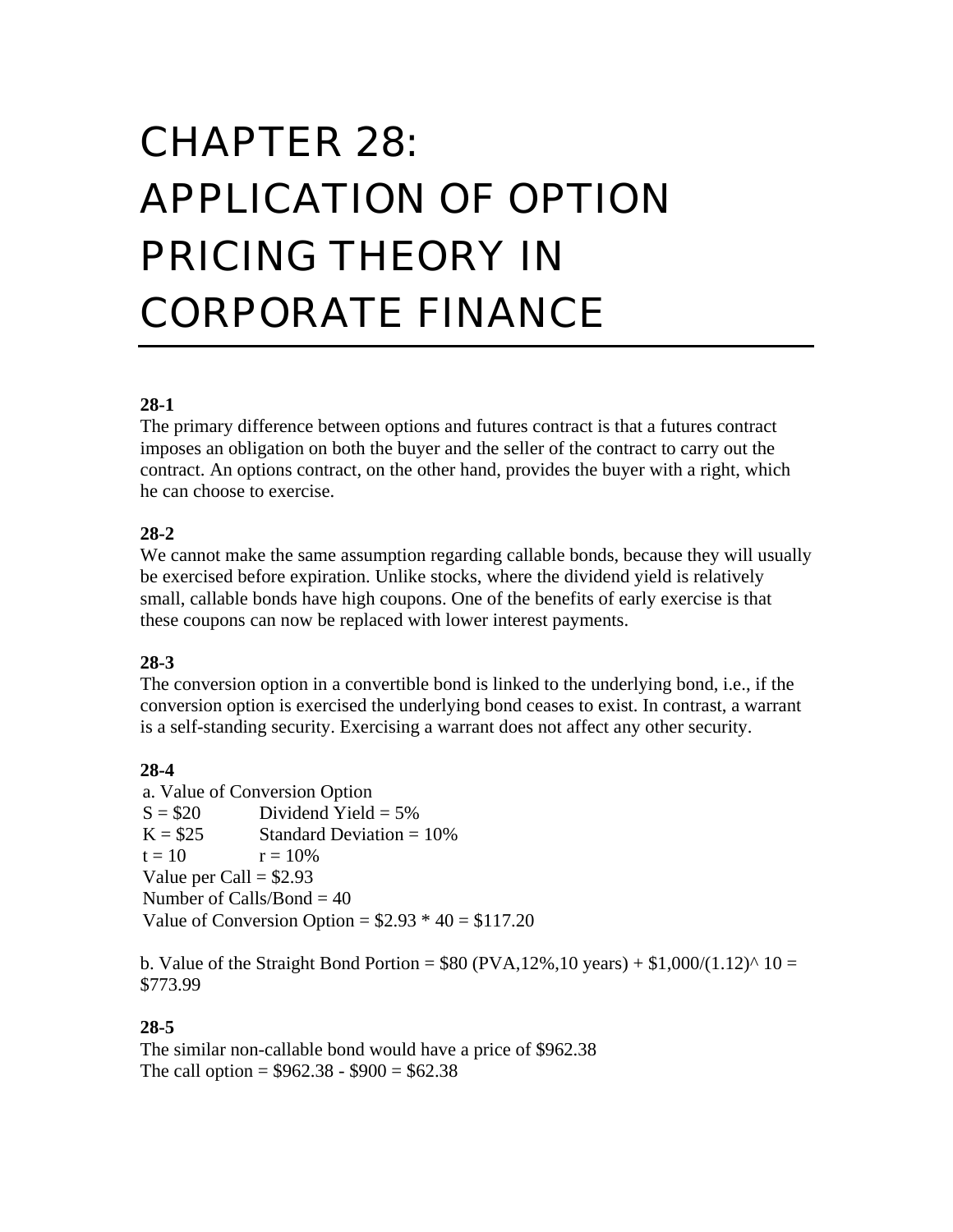## **28-6**

 $S = PV$  of \$25 million a year for 20 years at  $16\% = $148.22$  million  $K = Cost of Taking Project = $300 million$  $t = 10$  years Standard Deviation  $= 20\%$  $r = 12\%$  $y = Dividend Yield = 1/ Project Life = 10%$ 

## **28-7**

Using put-call parity, we can value a call with  $K = 50$  and a 1-year life, Call - Put = S - Ke<sup>-rt</sup> =  $$12.00 + $45 - $50 e^{-(.1)} = $11.76$ We can also value of call with a strike price of \$75, Call =  $$31 + $45 - $75 e^{-.1} = $8.14$ The value of the executive package can be estimated as follows: Guaranteed Payment  $= $500,000$ Value of Bonus Package:  $10,000 * ($11.76-$8.14) = $36,200$ (This is a capped call, since the executive bonus is capped off at \$75.)

## **28-8**

a. NPV of Project = -\$5,000,000 + \$500,000 (PVA,15%,10) + \$5,000,000/1.15<sup>10</sup> = -\$1,254,692

b. Value the option to abandon (per square foot)  $S = $50$  Standard Deviation = Standard Deviation in Price/SqF  $K = $50$   $= 46.84\%$  $t = 5$  years Riskless Rate = 6% Value per put option  $= $11.54$  (for Value for 100,000 square feet =  $100,000 * $11.54 = $1,154,000$ 

# **28-9**

a. True. Equity investors cannot lose more than their equity investment.

b. False. They can make equity more valuable, not the firm.

c. True. It transfers wealth to the bondholders.

d. True. This is the equivalent of the life of the option.

e. True. There is a transfer of wealth to bondholders.

## **28-10**

a. Value of the firm  $= 40 (1-0.4)/(0.10-0.05) = $480$  million

b.  $S = $480$  $K = $500$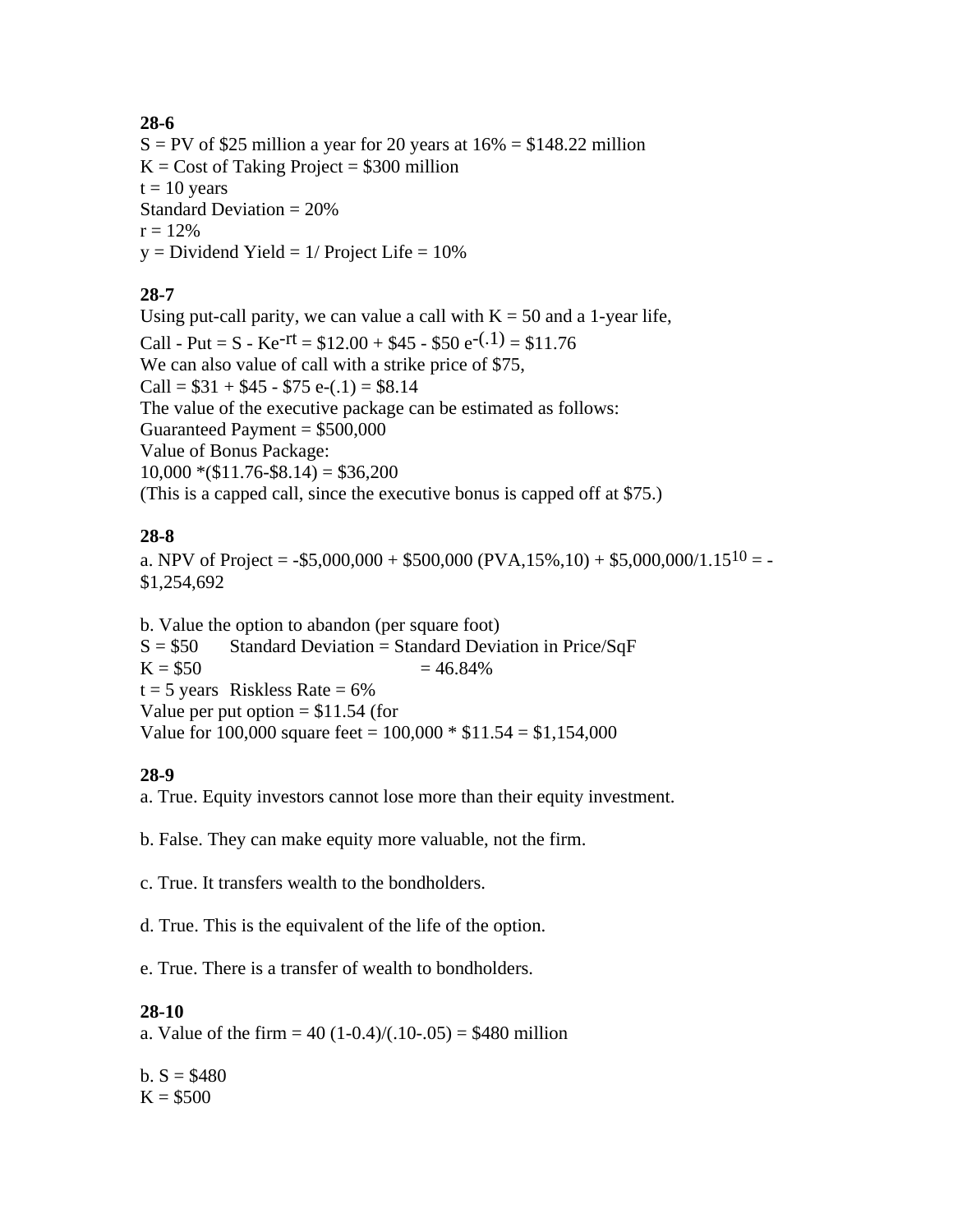$t = 5$  years  $r = 5\%$  $s = 0.125$ *Note:* Since the dividends are paid to the stockholders, and we are valuing equity, it is not shown as a dividend yield. Value of Call (Equity) =  $$106.39$ 

c. Value of Debt =  $$480 - $106.39 = $373.61$  million Appropriate Interest Rate =  $(500/373.61)(1/5) - 1 = 6.00\%$ 

#### **28-11**

Based on the call-put parity that  $C = P + S + K \exp^{-rt}$ , the following interpretation can be established:

| <b>Equity holders</b>                           | <b>Bondholders</b>                       |  |  |
|-------------------------------------------------|------------------------------------------|--|--|
| 1. Equity holders own the firm                  | 1. Bondholders are owed \$500 million in |  |  |
| interest and                                    |                                          |  |  |
|                                                 | principal.                               |  |  |
| 2. Equity holders owe \$500 million in interest | 2. Bondholders have sold a put option on |  |  |
| the firm                                        |                                          |  |  |
| and principal to bondholders.                   | With an exercise price of \$500 million  |  |  |
| to the equity                                   |                                          |  |  |
|                                                 | holders.                                 |  |  |
| 3. Equity holders own a put option on the firm  |                                          |  |  |

with exercise price of \$500 million.

**28-12**

|                                           | $1.20*$<br>$*06*($<br>\$850 | (1.20)<br>(1.10) | $$850 *06*1 2^5 *1.05$ |             | $= $19,883$ |
|-------------------------------------------|-----------------------------|------------------|------------------------|-------------|-------------|
| $\overline{\phantom{a}}$<br>a. Firm Value | 1005                        |                  | <b>TOK</b>             | $1.10)^{5}$ |             |

b. Standard Deviation of Firm =  $[(0.67)^{2}(0.35)^{2} + (0.33)^{2}(0.15)^{2} + 2(0.67)(0.33)(.5)$ (.35) (.15)  $= 0.2619$  $S = 19,883.21$  $r = 5\%$  $K = FV$  of Debt = 10,000 Variance =  $0.26192 = 0.07$  $t = Average$  Duration of Debt = 3 Dividend Yield  $= 0$  $d1 = 2.07$  N(d1) = 0.98  $d2 = 1.62$  N(d2) = 0.95 Value of Call (Equity) =  $$11,350$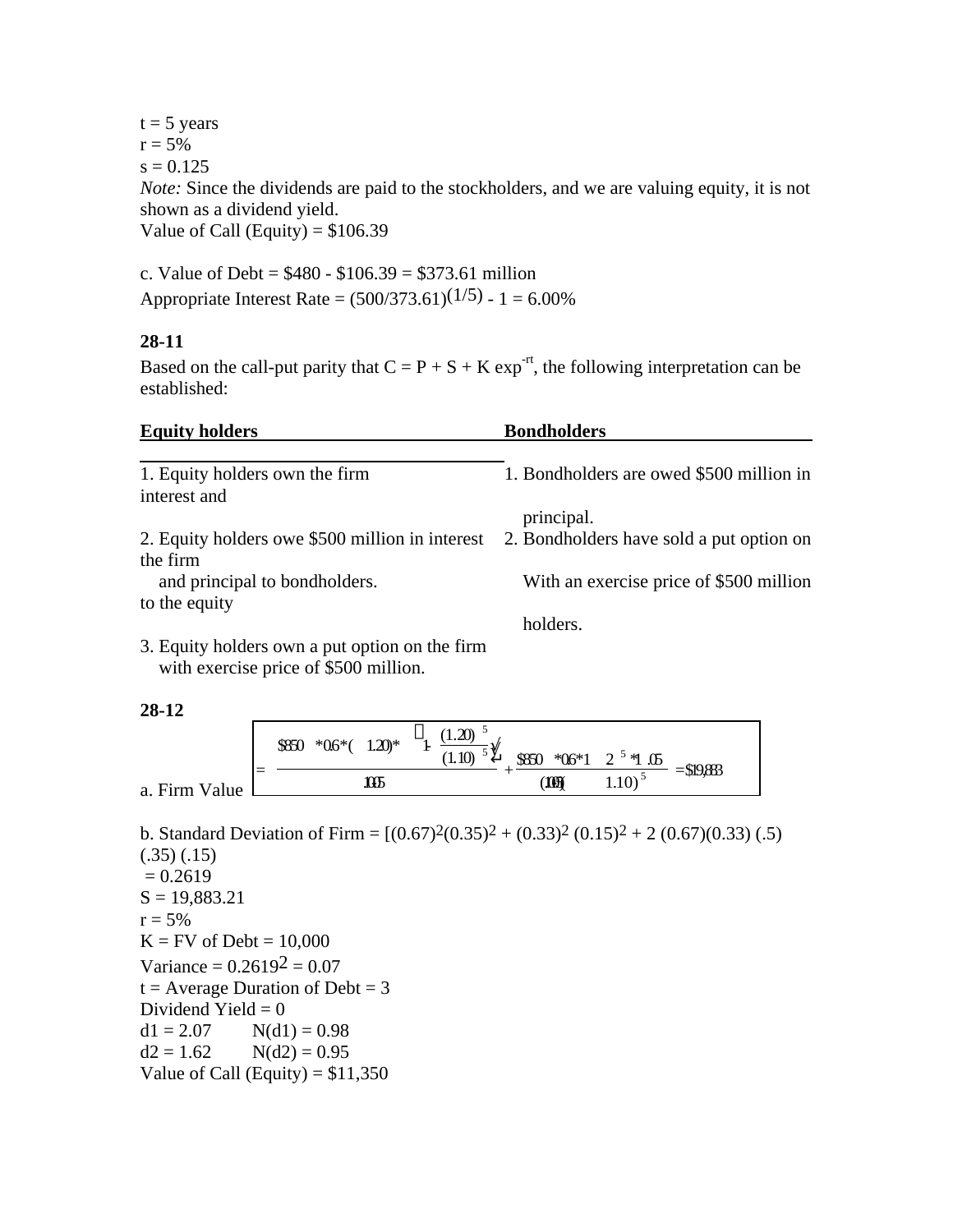c. Market Value of Equity =  $$12,200$  Implied Variance = 0.25 Implied Standard Deviation  $= 0.5$ 

d. Market Value of Debt = \$8,534

## **28-13**

A. PV of Inflows = 400,000  $*$  0.85  $*$  (1 - 1.04<sup>25</sup>/1.07<sup>25</sup>)/(.07 - .04) -400,000  $*$  0.40  $*$ 

 $(1 - 1.03^{25}/1.07^{25})/(0.07 - 0.03) = $3,309,756$ 

Fixed Costs associated with opening

 $= -3,000,000$ 

 $NPV = 3,309,756 - 3,000,000 = $309,756$ 

B.  $S = 3,309,756$  $K = 3,000,000$  $t = 25$  $r = 7\%$  $= 0.25$  $y = 1/25 = 4\%$ 

Value of the Call Option  $= $828,674$ 

C. The latter considers the option characteristics of owning the mine, i.e., that copper prices may go up, and is higher.

## **28-14**

Current Value of Developed Reserve =  $10,000,000 * ($20 - $6) = $140,000,000$ Exercise Price = Cost of Developing Reserve =  $$120,000,000$  $t = 20$  years  $r = 7\%$  $s = 20%$  $y = 4\%$ Value of Call (Natural Resource Reserve) = \$37,360,435

## **28-15**

a. NPV of Project =  $$250 - $200 = $50$  million

b. The option has the following characteristics:  $S = 250$  $K = 200$  $r = 8%$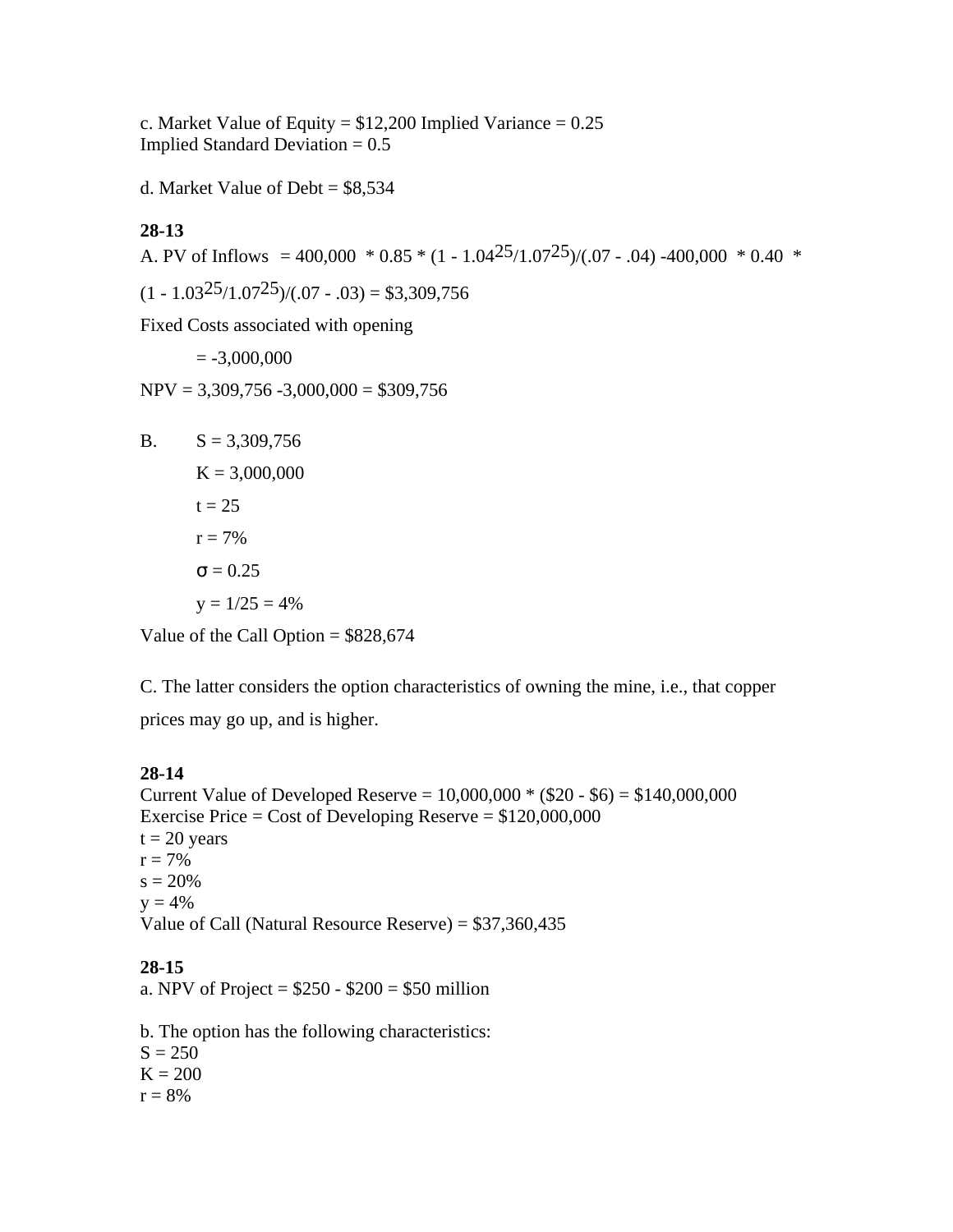$t = 5$ Variance  $= 0.04$ Dividend Yield =  $12.5/250 = 5%$ Value of Call (Project Rights) =  $$68.68$ 

c. The latter captures the value of delaying the project. The difference between the two values will increase as the variance in the project cash flows increases.

## **28-16**

a.  $S = PV$  of Cash Inflows on Project = 250  $K = Cost of Taking Project = 500$  $t = 10$  years  $r = 6\%$  $s = 0.6$  $y = 10/250 = 4%$ Value of Call (Product Patent) = \$95 million

b. It is an increasing function of the variance in project cash flows. This analysis suggests that the rights to products in technologically volatile areas are likely to be worth a great deal, even though the products may not be viable now.

## **28-17**

a. False. It is the uncertainty that makes the project valuable.

b. True. Without this protection, there would be no option.

c. False. The value of these projects can be accounted for in the growth rate.

d. False. It may pay to wait for the project to become more valuable.

e. True.

## **28-19**

a. Conversion Ratio = 30 shares/bond. Conversion Price =  $$27$ 

b. Conversion Premium =  $$1,177 - ($30 * $27) = $367$ 

c. Value of Straight Bond Portion =  $$40 (PVA, 8%, 20) + $1,000/1.08^{20} = $607.27$ 

## **28- 20**

a. Value of Conversion Option  $S = $15$  $k = $20$  $t = 15$  years  $r = 8\%$ Variance  $= 16%$